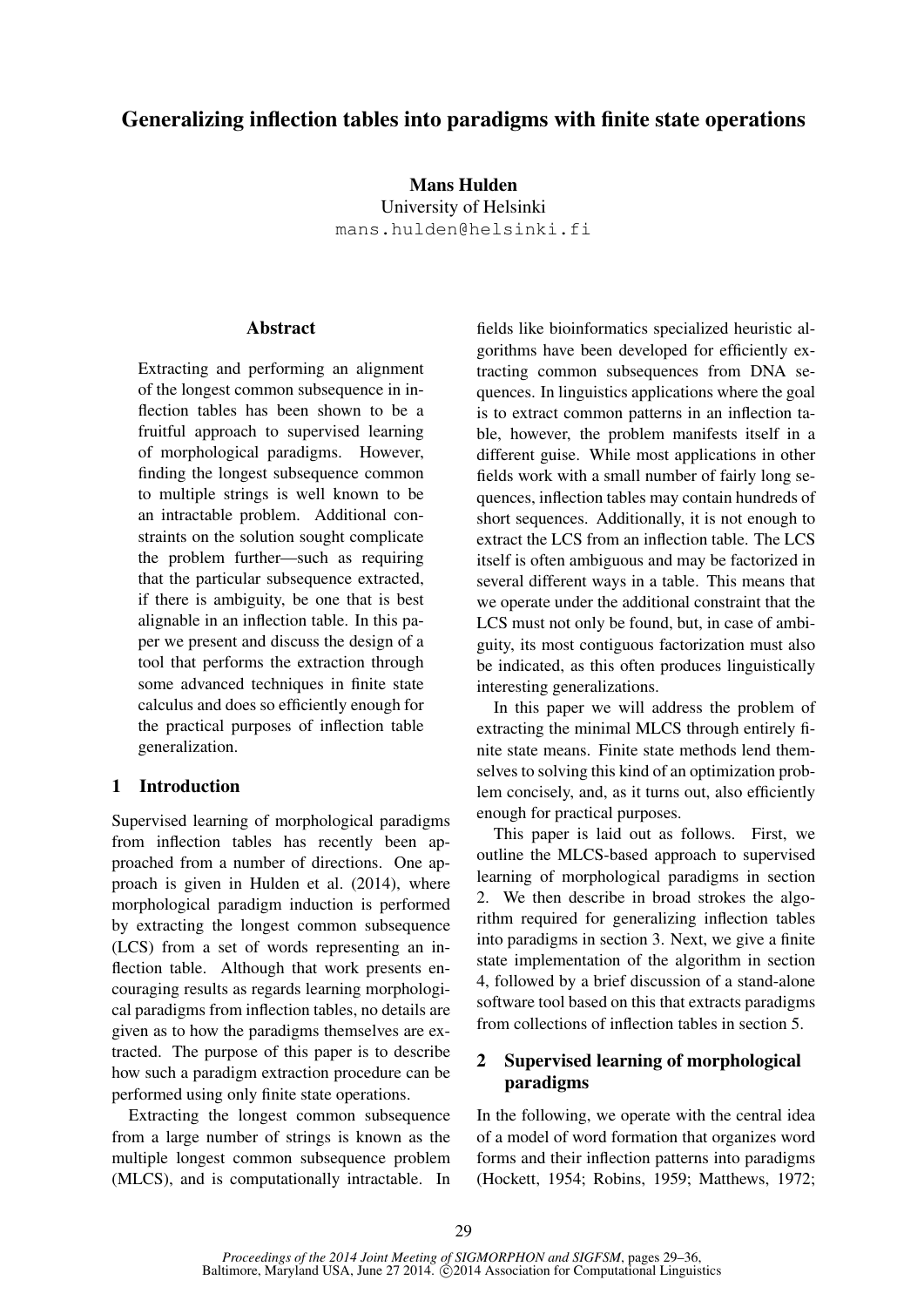Stump, 2001). In particular, we model paradigms in a slightly more abstract manner than is customarily done. For the purposes of this paper, we differentiate between a paradigm and an inflection table in the following way: an inflection table is simply a list of words that represents a concrete manifestation, or instantiation, of a paradigm. A paradigm is also a list of words, but with special symbols that represent variables interspersed. These variables, when instantiated, represent particular strings shared across an inflection table.

In our representation, this kind of an *abstract paradigm* is an ordered collection of strings, where each string may additionally contain interspersed variables denoted  $x_1, x_2, \ldots, x_n$ . The strings represent fixed, obligatory parts of a paradigm, while the variables represent mutable parts. A complete *abstract paradigm* captures some generalization where the mutable parts represented by variables are instantiated the same way for all forms in one particular inflection table. For example, the fairly simple paradigm

 $x_1$   $x_1$ +s  $x_1$ +ed  $x_1$ +ing

could represent a set of English verb forms, where  $x_1$  in this case would coincide with the infinitive form of the verb—walk, climb, look, etc.<sup>1</sup>

## 2.1 Learning paradigms from inflection tables

As is seen from the above example, a general enough paradigm can encode the inflection pattern of a large number of words. When learning such paradigms from data—i.e. complete inflection tables—we intuitively want to find the 'common' elements of a table and generalize those.

The core of the method is to factor the word forms in an inflection table in such a manner that the elements common to all entries are declared variables, while the non-common elements are assumed to be part of the inflection pattern. To illustrate the idea with an example, consider a shortened inflection table for the regular German verb holen (to fetch): $<sup>2</sup>$ </sup>

#### hole#holst#holt#holen#holt#holen#geholt (1)

Obviously, in this example, the element common to each entry in the inflection table is hol. Declaring hol to be a variable, we can rewrite the inflection table as:

#### $x_1 + e#x_1 + st#x_1 + t#x_1 + en#x_1 + t#x_1 + en#ge + x_1 + t$  (2)

This extraction of the 'common elements' is formalized in Hulden et al. (2014) to be equivalent to extraction of the *longest common subsequence* of the strings  $w_1, \ldots, w_n$  in an inflection table.<sup>3</sup> The purpose of extracting the common parts and labeling them variables is to provide a model for generalization of inflection patterns. Under the assumption that a variable  $x_i$  in this paradigm representation corresponds to a nonempty string, we can instantiate an inflection table by simply providing the variable strings  $x_1, \ldots, x_n$ . Thus, we can talk about a paradigm-generating function

 $f: (x_1, \ldots, x_n) \to \Sigma^*$ 

that maps instantiations of variables to a string representing the complete inflection table, in this case a string where entries are #-separated.

To illustrate this, consider the simple paradigm in (2). It implicitly defines a function  $f$  where, for example,  $f$ (kauf) maps to the string

#### kaufe#kaufst#kauft#kaufen#kauft#kaufen#gekauft (3)

i.e. produces the inflection table for the regular verb kaufen (to buy), which behaves like holen. Likewise, we can also consider the inverse function. Given an unknown word form, e.g. macht (to make, 3pSg), we can see that the only way it fits the paradigm in (2) is if it comes from an inflection table:

## mache#machst#macht#machen#macht#machen#gemacht  $(4)$

that is, if **macht** is part of the output for  $f$  (**mach**).

 $1$ Our formalization of a paradigm of strings and intervening variables bears many similarities to so-called *pattern languages* (Angluin, 1980). In fact, each entry in a paradigm could be considered a separate pattern language. Additionally, all the individual pattern languages in one paradigm are constrained to share the same variables and the variables are constrained to collectively be instantiated the same way.

 $2$ We follow the convention that entries in an inflection table are separated by  $#$ .

<sup>3</sup>Not to be confused with the longest common *substring*, which is a different problem, solvable in polynomial time for  $n$  strings. Subsequences may be discontinuous while substrings may not. For example, assume  $s = abcaa$  and  $t = dbcadaa$ . The longest common substring shared by the two is bca obtained from s by abcaa and t by dbcadaa. By contrast, the longest common subsequence is bcaa, obtained from s by abcaa and t by dbcadaa or dbcadaa or dbcadaa.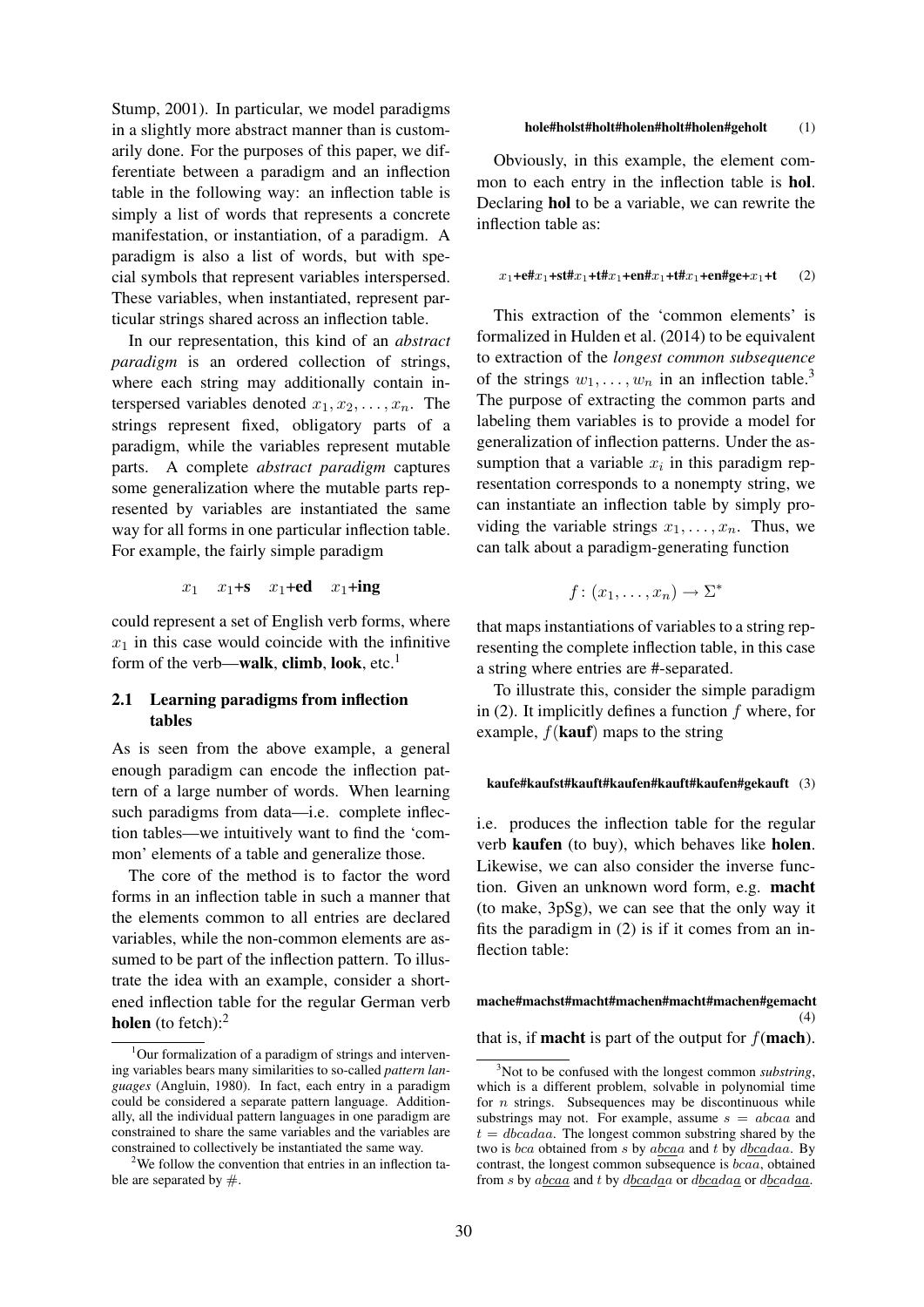| Input:<br>inflection<br>tables | (1) | Extract<br>LCS | Fit LCS<br>$\circled{2}$<br>to table                 | ③ Generalize<br>to paradigms                                                                                                                                                                                                                                                                                                   | Collapse<br>(4)<br>paradigms                                                                                                                                     |
|--------------------------------|-----|----------------|------------------------------------------------------|--------------------------------------------------------------------------------------------------------------------------------------------------------------------------------------------------------------------------------------------------------------------------------------------------------------------------------|------------------------------------------------------------------------------------------------------------------------------------------------------------------|
| ring<br>rang<br>rung           |     | rng            |                                                      | $\begin{array}{l} \left[ r \right] {\bf i} \left[ ng \right] \\ \left[ r \right] {\bf a} \left[ ng \right] \\ \left[ r \right] {\bf u} \left[ ng \right] \\ \left[ r \right] {\bf u} \left[ ng \right] \end{array} \begin{array}{l} x_1 {+} {\bf i} {+} x_2 \\ x_1 {+} {\bf a} {+} x_2 \\ x_1 {+} {\bf u} {+} x_2 \end{array}$ |                                                                                                                                                                  |
| swim<br>swam<br>swum           |     | swm            | $[sw]$ $i$ $[m]$<br>$[sw]$ a $[m]$<br>$[sw]$ u $[m]$ | $\begin{aligned} \mathbf{x}_1 + \mathbf{i} + \mathbf{x}_2 \\ \mathbf{x}_1 + \mathbf{a} + \mathbf{x}_2 \end{aligned}$<br>$X_1$ +u+ $X_2$                                                                                                                                                                                        | $\begin{aligned} \mathbf{x}_1 + \mathbf{i} + \mathbf{x}_2 \\ \mathbf{x}_1 + \mathbf{a} + \mathbf{x}_2 \\ \mathbf{x}_1 + \mathbf{u} + \mathbf{x}_2 \end{aligned}$ |

Figure 1: Paradigm extraction strategy.

In other words, the extraction of multiple common longest subsequences (MLCS) from inflection tables immediately provides a (simple) generalization mechanism of a grammar, and also suggests a supervised learning strategy for morphological paradigms. In conjunction with statistical machine learning methods, Hulden et al. (2014) has shown that the paradigm extraction and generalization method provides competitive results in various supervised and semi-supervised NLP learning tasks. One such task is to provide a hypothetical reconstruction of a complete inflection table from an unseen base form after first witnessing a number of complete inflection tables. Another task is the semi-supervised collection of lexical entries and matching them to paradigms by observing distributions of word forms across all the possible paradigms they can fit into. In general, there is much current interest in similar tasks in NLP; see e.g. Dreyer and Eisner (2011); Durrett and DeNero (2013); Eskander et al. (2013) for a variety of current methods.

#### 3 Learning method

The basic procedure as outlined by Hulden et al. (2014) for learning paradigms from inflection tables can be represented by the four-step procedure given in figure 1. Here, multiple inflection tables are gathered, and the LCS to each table is found individually. Following that, the LCS is fit into the table, and contiguous segments that participate in the LCS are labeled variables. After paradigm generalization, it may turn out that several identical paradigms have been learned, which may then be collapsed.

The first two steps of the method dictate that one:

- 1. Extract the longest common subsequence (LCS) to all the entries in the inflection table.
- 2. Split the LCS(s)—of which there may be

several—into variables in such a way that the number of variables is minimized. Two segments  $xy$  are always part of the same variable if they occur together in every form of an inflection table. If some substring  $z$  intervenes between x and  $y$  in some form, x and  $y$  must be assigned separate variables.

These steps represent steps  $\odot$  and  $\odot$  in figure 1. After the variables have been identified, steps ➂ and ➃ in the figure are easily accomplished by non-finite-state means.

In the following, we will focus on the previously unaddressed problem of finding the LCS of an inflection table  $(①)$ , and of distributing possible variables corresponding to contiguous sequences of the LCS in a way that gives rise to the minimum number of variables (2).

### 4 Finite-state implementation

The main challenge in producing a paradigm from an inflection table is not the extraction of the longest common subsequences, but rather, doing so with the added criterion of minimizing the number of variables used. Extracting the LCS from multiple strings is known to be NP-hard (Maier, 1978) and naive implementations will fail quickly for even a moderate number of strings found in inflection tables. While there exist specialized algorithms that attempt to efficiently either calculate (Irving and Fraser, 1992) or approximate (Wang et al., 2010) the LCS, we find that extraction can easily be accomplished with a simple transducer calculation. The task of ascertaining that the LCS is distributed in such a way as to minimize the number of variables turns out to be more challenging; at the same time, however, it is a problem to which the finite state calculus is particularly well suited, as will be seen below.

### 4.1 Notation and tool

The paradigm extraction tool was implemented with the help of the *foma* toolkit (Hulden, 2009). In the actual implementation, instead of directly compiling regular expressions, we make use of *foma*'s programming API, but in the following we give regular expression equivalents to the method used. Table 1 contains a summary of the regular expression notation used.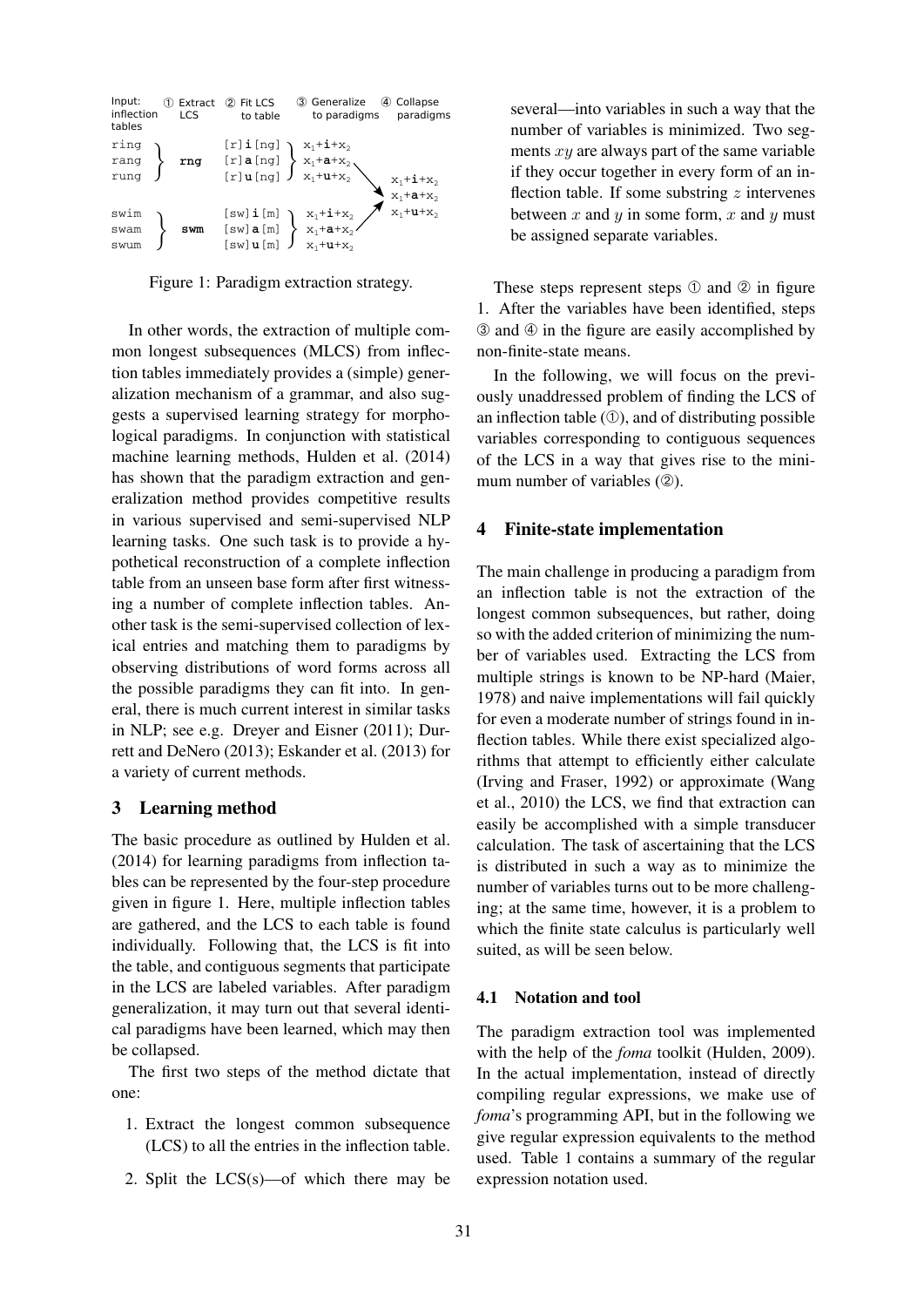| 0                 | Empty string                   |
|-------------------|--------------------------------|
| ?                 | Any symbol in alphabet         |
| $.$ # $.$         | End or beginning of string     |
| $\{xyz\}$         | String                         |
| AB                | Concatenation                  |
| $A\star$ , $A+$   | Kleene star, Kleene plus       |
| A B               | Union                          |
| A & B             | Intersection                   |
| $A - B$           | Difference                     |
| $~\tilde{}$ A     | Complement                     |
| A .o. B           | Composition                    |
| $\approx$         | Escape symbol                  |
| [ and ]           | Grouping brackets              |
| A:B               | Cross product                  |
| T.2               | Output projection of T         |
| $A \rightarrow B$ | Rewrite A as B                 |
| eq(X, L, R)       | Strings between L, R are equal |
| def W {word}      | Define FSM constant            |
| def F(X,Y) X Y    | Regular expression macro       |

Table 1: Regular expression notation in *foma*.

### 4.2 LCS extraction

As the first step, we assume that we have encoded each word  $w_1, \ldots, w_n$  in an inflection table as an automaton that accepts that word.<sup>4</sup>

In general, we can define the set of subsequences of any word by a general regular expression technique:

|  |  | $\det SS(X) [X.o. [? ?:0]*].2;$ |  |
|--|--|---------------------------------|--|
|--|--|---------------------------------|--|

 $SS(w)$  then contains all of the subsequences of some word  $w$ . Taking advantage of this, we may calculate the intersection of each set of subsequences SS( $w_1$ ) & ...& SS( $w_n$ ), producing the language that contains all the common subsequences to  $w_1, \ldots, w_n$ . From this, extracting the longest subsequence or sequences could in principle be performed by inspecting the resulting automaton, but the same can also be done algebraically for finite sets:

def  $Max(X)$  X - $[[X \ . \ . \ . \ [? : a] \times [? : 0] +].2 \ . \ . \ . \ [a : ?] \times].2;$ 

Here,  $Max(X)$  is a regular expression technique of extracting the set of longest strings from an automaton. We achieve this in practice by first changing all symbols in X to an arbitrary symbol (a in this case), removing at least one symbol from the end, and using this intermediate result to remove from X all strings shorter than the maximum.<sup>5</sup>

An automaton that contains all LCSs for a set of words  $w_1, \ldots, w_n$  can thus be calculated as:

$$
\text{Max}(\text{SS}(w_1) \quad \& \quad \ldots \quad \& \quad \text{SS}(w_n)) \qquad (5)
$$

The above two lines together represent a surprisingly efficient manner of calculating the MLCS for a large number of relatively similar short sequences (less than 100 characters) and is essentially equivalent to performing the same calculation through dynamic programming algorithms with some additional search heuristics.

#### 4.3 Minimizing variables

We can then assume that we have calculated the LCS or LCSs for an inflection table and can represent it as an automaton. The following step is to assign variables to segments that can correspond to the LCS in a minimal way. The minimality requirement is crucial for good generalization as is seen in the illustration here:

| (a)     | (b)         |
|---------|-------------|
| x,      | $X_1$<br>X2 |
| comprar | comprar     |
| compra  | compra      |
| compro  | compro      |
|         | x٠          |

The above shows two ways of breaking up the LCS compr in the hypothetical three-word inflection table for Spanish. In case (a) the compr has been located contiguously in inflection entries, while in (b) there is a gap in the first form, leading to the inevitable use of two variables to generalize the table.

In the finite-state string encoding, the overall intent of our effort to calculate the minimumvariable MLCS assignment in the table is to produce an automaton that contains the divisions of variables marked up with brackets. For example, given a hypothetical two-word table **holen#geholt**, the LCS is obviously **hol**. Now, there are several valid divisions of hol into variables, e.g. [ho][l]en#ge[ho][l]t, which would represent a two-variable division, while

<sup>&</sup>lt;sup>4</sup>We abuse notation slightly by representing by  $w_i$  both a word and an automaton that accepts that word.

 $5$ This is a rather inefficient way of extracting the set of longest strings from an automaton. However, as the runtime of this part represents only a minute fraction of the complete procedure, we do so to preserve the benefit of clarity that using finite-state calculus offers.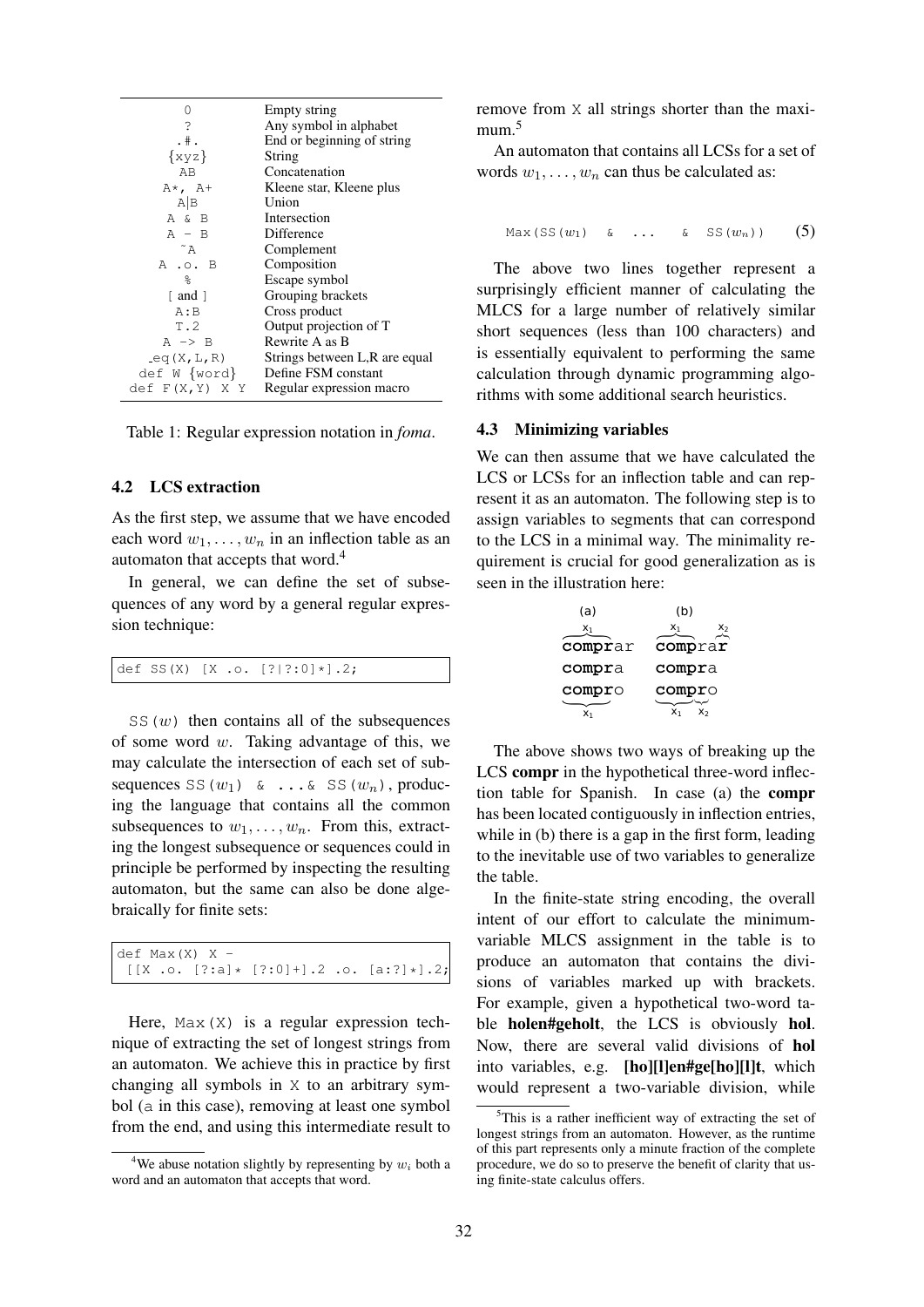```
pextract example
 1 def SS(X) [X .o. [?|?:0]*] .2;<br>2 def May(X) X = [IX \cap 2.31] .2;2 def Max(X) X - [[X .o. ?:a* ?:0+].2 .o. a:?*].2;<br>3 def BedupN(X Y) [ eq([LEET X RIGHT IV LEET X RIG
 3 def RedupN(X,Y) [_eq([LEFT X RIGHT [Y LEFT X RIGHT]*], LEFT, RIGHT) .o. LEFT|RIGHT -> 0].l;<br>4 def NOBR ? - \S[ - \S] - \S#:
 4 \text{ def NOBR} ? - % [ - %] - %#;<br>5 def Order (X) [[X, o, 0:%#
    5 def Order(X) [[X .o. 0:%# ?* 0:%# .o.
                                  2 * $ # [NOBR | $ [: $ < | $]: $ > ] * $ # ? * ...<br>$ [ | $ | -> 0
 7 |8| |8) |0.8 [? \star 0: \$ > 0: \$ < \{8 &lt; | \{8 \mid \$ | \$ | \$ \} + \$ > ? \star \} \star .o.<br>9 \uparrow9 \begin{array}{cccc} 9 & & 3\# \cdot 0 & ? \ast \ 10 & & 0 \end{array} . \begin{array}{cccc} 6 \times 1 & 0 \\ 7 \times 1 & 0 \end{array} . \begin{array}{cccc} 6 \times 1 & 0 \\ 1 \times 1 & 0 \end{array} . \begin{array}{cccc} 6 \times 1 & 0 \\ 0 & - \times 1 & 0 \end{array} . \begin{array}{cccc} 6 \times 1 & 0 \\ 1 \times 1 & 0 \end{array} . \begin{array}{cccc} 6 \times 1 & 0 \\ 1 \times 1 & 0 \end{array}11 def MarkRoot(X) [X .o. [?|0:%[ ?+ 0:%]]* ].2;
12 def RandomBracketing(X) [X .o. [? \mid 0.8 \mid 0.00R* \mid 0.8] \rightarrow .2;<br>13 def AddExtraSecments(X) [X .o. [0.00R* \mid 8] \rightarrow .8] \rightarrow .8 + 113 def AddExtraSegments(X) [X .o. [0:NOBR* | \S[ \\S] * \S] | \S#] * ].2;<br>14 def Filter(X) X - Order(X):
    def Filter(X) X - Order(X);
15
16 def Table {hole#holst#holt#holen#holt#holen#geholt};
17 def MLCS Max(SS({hole}) & SS({holst}) & SS({holt}) & SS({holen}) & SS({holt}) & SS({holen}) & SS({geholt}))<br>18 def BracketedMLCS AddExtraSegments(RedupN(MarkRoot(MLCS), \frac{1}{6}#));
18 def BracketedMLCS AddExtraSegments(RedupN(MarkRoot(MLCS), \frac{1}{2});<br>19 def BracketedTable RandomBracketing(Table);
                                           RandomBracketing(Table);
20
21 regex Filter(BracketedMLCS & BracketedTable);
22 print words
```
Figure 2: Complete implementation of the extraction of the minimum-variable longest common subsequences as a *foma*-script. Here, a small German verb table is hard-coded for illustration purposes on lines 16 and 17. The output is [hol]e#[hol]st#[hol]t#[hol]en#[hol]t#[hol]en#ge[hol]t

[hol]en#ge[hol]t would represent a one-variable division.

Naturally, these brackets will have to be divided in such a way that there is no better way to achieve the division—i.e. no markup such that fewer variables are instantiated.

The crux of the method used here is to first produce an automaton that accepts the set of *all* valid markups of the MLCS in the table string, and then use that set to in turn define the set of suboptimal markups. Similar finite-state techniques have been used by Gerdemann and van Noord (2000); Eisner (2002); Karttunen (2010); Gerdemann and Hulden (2012), to, among other things, define suboptimal candidates in Optimality Theory. The trick is to set up a transducer  $T$  that contains the input-output pair  $(x, x')$ , iff x' represents a worse division of variables than  $x$  does. In effect,  $T$  captures the transitive closure of an ordering relation  $\succ$  of the various factorizations of the strings into variables, and T contains the string pair  $(x, x')$  when  $x \succ^+$  $x'$ . In general, supposing that we have an identity transducer, i.e. automaton  $A$ , and a transducer  $T$ that maps strings in  $A$  according to the transitive closure of an ordering relation  $\succ$ , then we can always remove the suboptimal strings according to  $\succ$  from A by calculating  $A$  – range( $A \circ T$ ).

Apart from this central idea, some bookkeeping is required because we are working with string representations of inflection tables. A complete *foma* listing that captures the behavior of our implementation is given in figure 2. The main complication in the program is to produce the transitive closure of the ordering by setting up a transducer Order that, given some bracketed string, breaks up continuous sequences of brackets into discontinuities, e.g.  $[xyz] \rightarrow [x][yz],[xy][z], [x][y][z]$ .

The main logic of the program appears on lines 18–21. The BracketedMLCS is the language where the MLCS has been bracketed in various ways and extra segments inserted arbitrarily. An extra complication is that the MLCS must always be bracketed the same way within a string, e.g.  $[xy][z]\text{#...}$ # $[x][z]$ , or  $[x][yz]\text{#...}$ # $[x][yz]$  etc. That is, the variable splits have to be equal across entries.

The BracketedTable language is the language that contains a string that represents the inflection table at hand, but with arbitrary bracketings. The intersection of the two languages then contain the valid MLCS bracketings of the inflection table. After the intersection is calculated, we apply the ordering transducer and filter out those strings with suboptimal bracket markup. Figure 3 illustrates the process.

### 4.4 Optimizations and additions

In addition to the description given above, the actual implementation contains a number of secondary optimization strategies. The foremost one is the simple preprocessing move to locate first the longest common prefix  $p$  in the inflection table before any processing is done. This can, of course, be discovered very efficiently. The prefix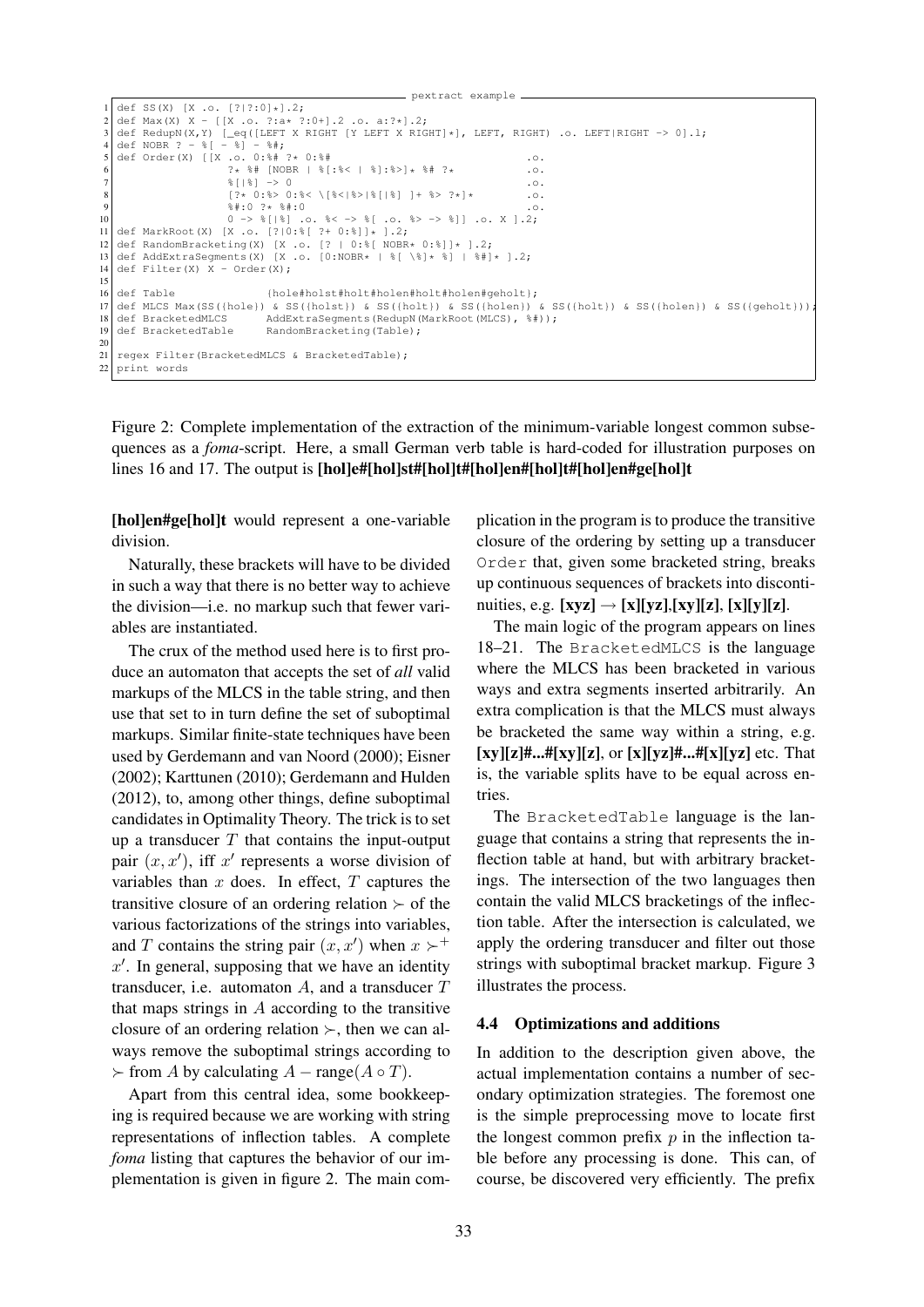

Figure 3: Illustrated steps in the process of extracting and identifying the MLCS. The MLCS language contains only the longest common subsequence(s). From that language, the language  $BracketedMLCS$ is generated, which contains arbitrary strings with the MLCS bracketed in different ways (X here represents any string from  $\Sigma^*$ ). Intersecting that language with the BracketedTable language and filtering out suboptimal bracketings yields the final generalization.

can be set aside until the main algorithm is completed, and then attached as a separate variable to the paradigm that was extracted without  $p$ . This has little noticeable effect in most cases, but does speed up the variable minimization with large tables that contains words more than 30 characters long. Although not included in the implementation, the same maneuver can subsequently be performed on the longest common suffix of the remaining string after the prefix is extracted.

Additionally, there are still residual cases where the LCS may be located in several ways with the same number of variables. An actual example comes from a Swedish paradigm with two options: [sege]l#[seg]l[e]n#[seg]l[e]t vs. [seg]e[l]#[segl]en#[segl]et. The ambiguity here is due to the two equally long LCSs sege and segl. These are resolved in our implementation through non-finite-state means by choosing the division that results in the smallest number of infixsegments.

# 5 Implementation

We have implemented the above paradigm extractor as a freely available stand-alone tool pextract. <sup>6</sup> The utility reads inflection tables, generalizes them into paradigms and collapses resulting identical paradigms. Steps  $\circled{a}$  and  $\circled{a}$  in figure 1 are trivially performed by non-finite state means. After paradigm generalization, bracketed sequences are replaced by variable symbols (step ➂). As each paradigm is then represented as a sin-

gle string, paradigm collapsing can be performed by simply testing string equivalence.

The tool also implements some further global restrictions on the nature of the generalizations allowed. These include, for example, a linguistically motivated attempt to minimize the number of infixes in paradigms. It also stores information (see figure 4) about the components of generalizations: the variable instantiations seen, etc., which may be useful for subsequent tools that take advantage of its output.<sup>7</sup>

Figure 4 briefly illustrates through a toy example the input and output to the extraction tool: inputs are simply lists of entries in inflection tables, with or without morphological information, and the output is a list of paradigms where numbers correspond to variables. In the event that several paradigms can be collapsed, the tool collapses them (as indeed is seen in figure 4). The actual instantiations of the variables seen are also stored, represented by the digits  $1, \ldots$  as are the complete first (often base) forms, represented by 0. In effect, all the seen inflection tables can in principle be reconstructed from the resulting abstract paradigms.

Table 2 shows how the pextract tool generalizes with five data sets covering German (DE), Spanish (ES), and Finnish (FI), provided by Durrett and DeNero (2013), along with running times. Here, among other things, we see that the tool has generalized 3,855 Spanish verb inflection ta-

<sup>6</sup>http://pextract.googlecode.com

<sup>&</sup>lt;sup>7</sup>Statistical information about what the variables looked like during generalization can be useful information when performing classifying tasks, such as attempting to fit previously unseen words to already learned paradigms, etc.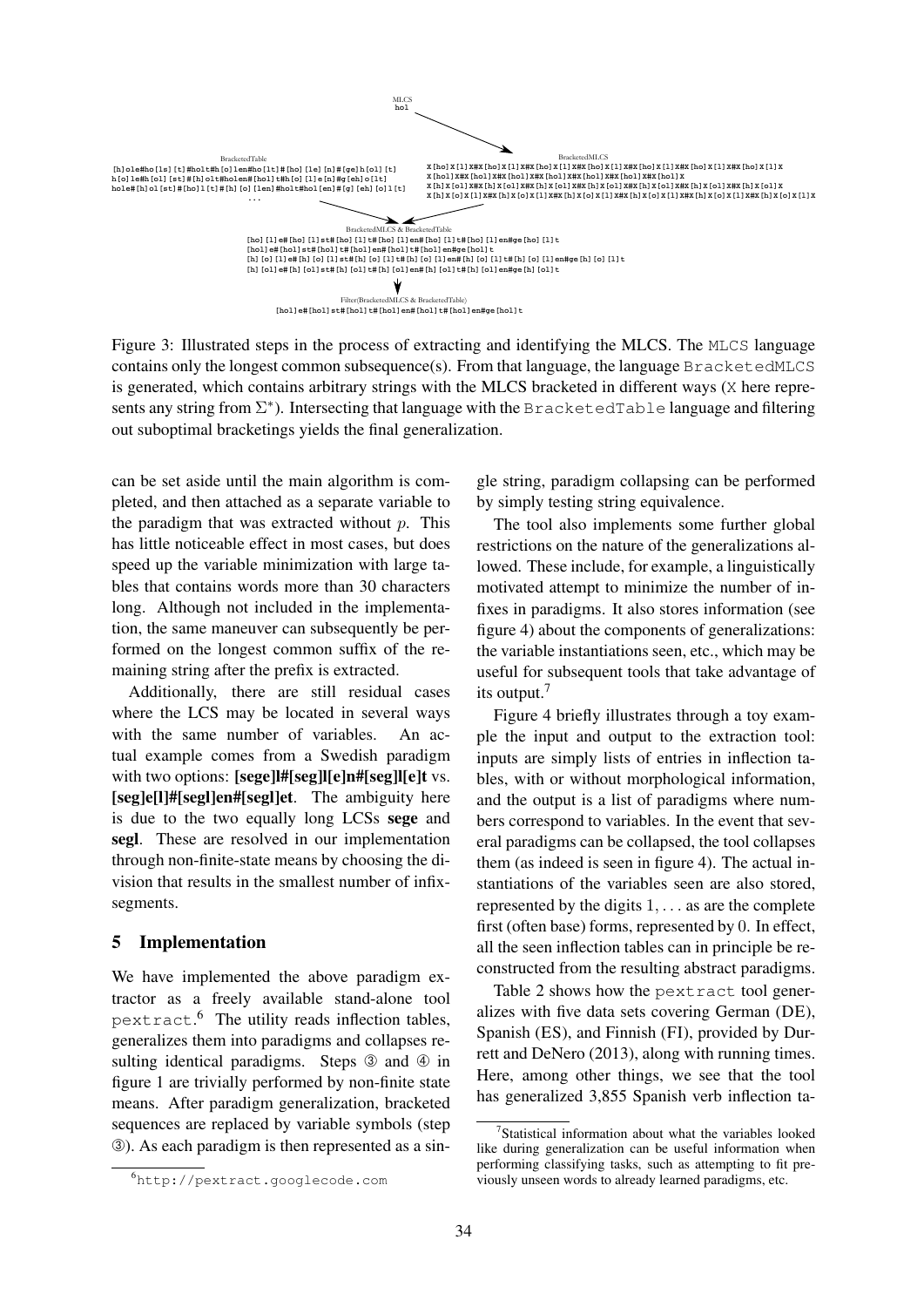

Figure 4: Paradigm extraction tool. For the two toy Arabic inflection tables on the left, the pextract tool produces one three-variable paradigm as output, and reports how the three variables have been instantiated in the example data, and also how the first form (presumably often the base form) appeared in its entirety.

bles into 97 distinct paradigms, and 6,200 Finnish nouns and adjectives have been reduced to 258 paradigms. For comparison, the fairly complete Thompson (1998) lists 79 classes of Spanish verbs, while the Kotus (2007) grammar description counts 51 Finnish noun and adjective paradigms.

Much of the remaining redundancy in resulting paradigms can be attributed to lack of phonological modeling. That is, paradigms could be further collapsed if phonological alternations were added subsequently to paradigm extraction. Consider a selection of four forms from the inflection table for the Finnish verb aidata (to fence):

#### aidata#aitaan#aitaat#aitasin (6)

This is generalized by the tool into

 $x_1+d+x_2+ta\#x_1+t+x_2+an\#x_1+t+x_2+at\#x_1+t+x_2+sin$ 

$$
\mathbf{m} \atop (7)
$$

The generalization is indeed correct, but the method does not take into account a general phonological process of consonant gradation where **t** and **d** alternate depending on the syllable type. With this additional information, paradigm tables could in principle be collapsed further and this particular paradigm merged with a more general paradigm learned for Finnish verbs. The same goes for other phonological processes which sometimes cause the tool to produce superficially different paradigms that could be collapsed further by modeling vowel harmony and other phenomena.

We may note that the word lengths and inflection table sizes encountered in the wild are far larger than the examples used in this article. For the Wiktionary data, for example, many inflection tables have more than 50 entries and word lengths of 50 characters.

| Data                 | Input:<br>inflection<br>tables | Output:<br>abstract<br>paradigms | Comp.<br>time(s) |
|----------------------|--------------------------------|----------------------------------|------------------|
| DE-VERBS             | 1.827                          | 140                              | 123.6            |
| <b>DE-NOUNS</b>      | 2,564                          | 70                               | 73.5             |
| <b>ES-VERBS</b>      | 3,855                          | 97                               | 144.9            |
| <b>FI-VERBS</b>      | 7.049                          | 282                              | 432.2            |
| <b>FI-NOUNS-ADJS</b> | 6.200                          | 258                              | 374.1            |

Table 2: Paradigm generalization from Wiktionary-gathered inflection tables.

### 6 Conclusion

In this work, we have presented a method for extracting general paradigms from inflection tables through entirely finite state means. This involves solving a constrained longest common subsequence problem, for which the calculus offered by modern finite state toolkits is well suited. Although the problem in no way requires a finite state solution, we find that addressing it with a general-purpose programming language appears far more complex a route.

We further note that finite state transducers can be profitably employed after paradigm generalization has occurred—to find all possible paradigms and slots that an unknown word form might fit into, to generate paradigms from base forms, and so forth.

An interesting further potential optimization is to try to address ambiguous LCS assignments with the completely different strategy of attempting to maximize similarity across paradigms, or minimize the number of resulting paradigms, assuming one is generalizing a batch of inflection tables at the same time. Additionally, modeling phonological phenomena as a separate step after morphological paradigm generalization provides opportunities for further development of the system.